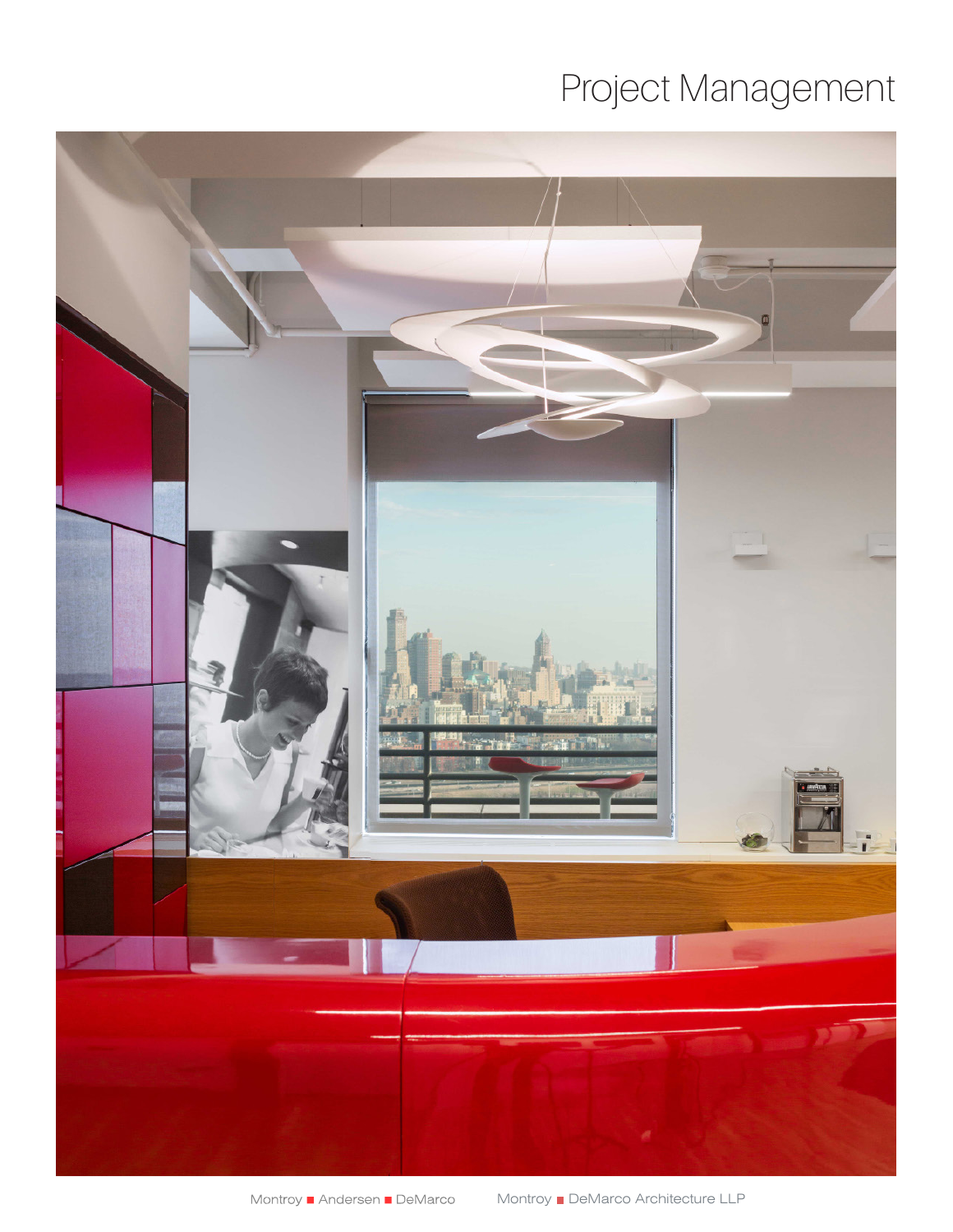### Our Role in Project Management

In keeping with our philosophy that product and process are equally important, MDA and MADGI place an emphasis on project management. Even when plans are finalized, our job is not over. We can monitor a project's progress, and also take care of post-construction management and project close-out. It's as rewarding for us as it is for our clients to see a project through to a successful conclusion.



#### Our Responsibilities

- Act as **point person** between consultants, general contractor, and client
- Provide administrative support with meetings & correspondence with landlords
- Manage the close out and move-in process between the design team, general contractor, and expeditor



As project manager,our team is here to assist over the duration of your project. Each role we play lightens your load as the client while we continue to uphold your best interest, from budget to schedule and everything in between.



#### Client Point Person

- Create a **general budget** and update as needed to keep aligned with scope
- Request and level bids from general contractors
- Review and coordinate **finances** invoices, payment requests, & change orders
- Create a general schedule and update throughout project to stay on track

#### Managing of Consultants

- Coordinate and manage consultants to obtain the **best performance** from all
- **Recommend consultants** for each trade
- Request proposals from consultants
- Review proposals to confirm alignment with scope
- Monitoring construction



#### Tracking Budget & Schedule